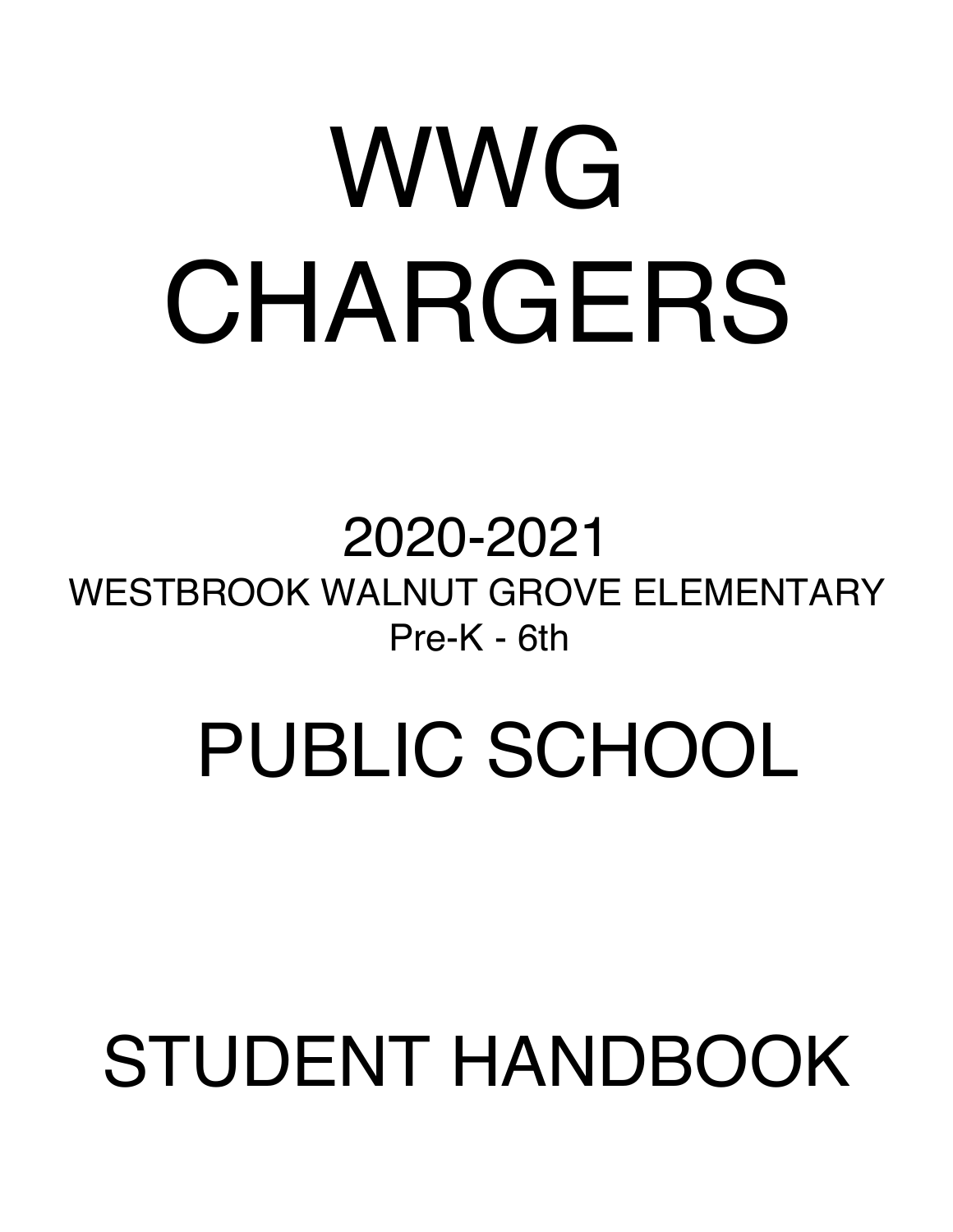### WESTBROOK WALNUT GROVE ELEMENTARY GRADES PreK and K-6th

WWG PUBLIC SCHOOL 601 WASHINGTON ST PO BOX 278 WALNUT GROVE MN 56180 Telephone: 507-859-2141 Fax: 507-859-2329

#### WESTBROOK WALNUT GROVE PUBLIC SCHOOL MISSION **STATEMENT**

The primary mission of the Westbrook Walnut Grove Public School is to provide educational opportunities that are equitable, developmentally appropriate, and the highest quality for all learners in the district. These opportunities will be provided through the development of relevant curriculum and delivery of effective instruction that promotes individual student achievement, self-esteem, and enthusiasm for lifelong learning.

We believe that all children can learn, that schools exist to educate all children, and that excellence can only occur when the instructional system provides learners with an appropriate level of challenge and realistic opportunities to succeed on a continual basis for each instructional objective in the school program.

#### **SCHOOL HOURS:**

Student entry -- 7:30 AM Classes begin -- 8:20 AM Student dismissal -- 3:05 PM for WB students 3:25 PM for WG students Late shuttle -- 5:30 PM

It is our pleasure to welcome you to the WWG School. While at the WWG School you will have many opportunities to learn and become involved in numerous scholastic experiences. You will also help set what is called the "school climate." A healthy school climate promotes feelings of security, respect, positive self-esteem, and pride in your school. It will make WWG School a place where we all may do our best work. Your positive efforts and attitude will create high standards for everyone in our school and for those that will follow you. We encourage you to set high academic and behavioral standards for yourself while at WWG School. "Think-n-try" at everything you do and you will have a fun, exciting, and successful time. Our goal is a spirit of cooperation, scholarship, citizenship, and leadership among all parents, students, staff, and administration.

#### **BEST WISHES FOR A GREAT YEAR!**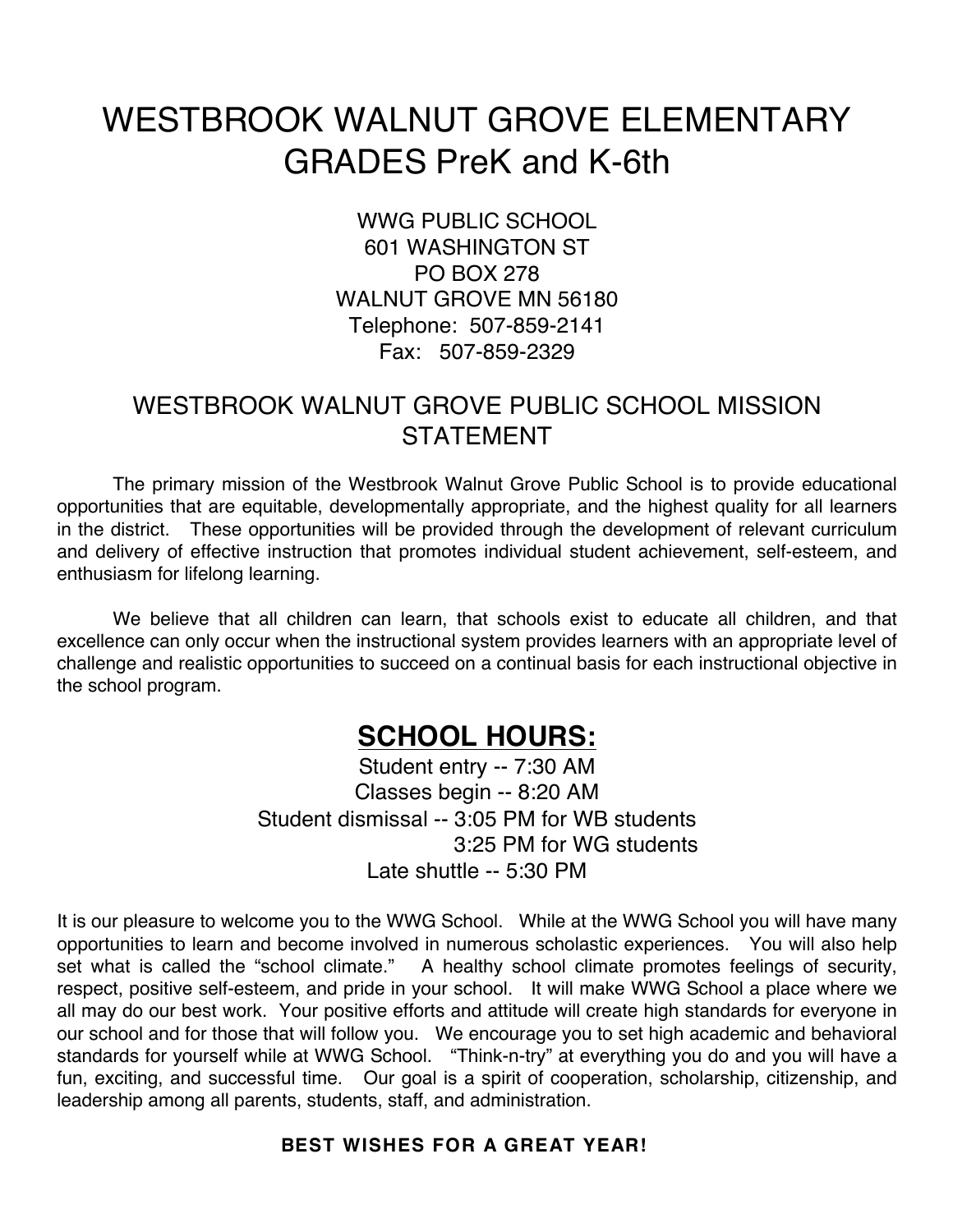#### **CHARGER PRIDE:**

As a member of the student body of WWG School, I demonstrate PRIDE through my:

\*Efforts to be prepared and on time for every class.

- \*Respect for the property and feelings of other people.
- \*Appreciation for work displayed on bulletin boards, hallways, and in showcases.
- \*Efforts to keep classrooms, hallways, and restrooms clean.
- \*Involvement in school activities.
- \*Ability to resolve conflicts by talking with a friend, teacher, or counselor.

**ACCIDENTS:** All accidents to students, staff, visitors, or property must be immediately reported to the Principal's Office and an accident report filed.

**AFTER SCHOOL ACTIVITIES:** Students staying after school to watch athletics or other events MUST have a parent call the WG school office to ask for permission. Students will not be allowed to use the telephone to get parent permission to remain after school for these activities after 3:00 PM. Students must remain in the gym and not run about during this after school activity/game.

**ATTENDANCE:** At WWG Elementary, we understand that good school attendance contributes to a student's success in school. We know it is essential to attend school regularly and to be on time to every class. It is important for me to clearly understand the following procedures regarding my attendance at this school.

- 1. If my parent/guardian knows I am absent, they should call the school between the hours of 7:30 AM and 8:15 AM to report the absence.
- 2. If telephone contact cannot be made, an email may be sent by my parent or a written excuse, signed by my parent/guardian, must be presented to the secretary upon my return.
- 3. If I am late to school, I will report to the office for a tardy pass before going to class.
- 4. If I need an early dismissal, I will take my note to the office before school on the day I need to be dismissed.
- 5. If absent from school for a legitimate reason, I know it is my responsibility to check with my teachers to arrange for make-up work.
- 6. I understand that all absences and tardies must be excused by my parents/guardian.
- 7. Legally defined excessive unexcused absences (over 7 days per semester) will result in a truancy petition filed with the County Attorney.
- 8. Students going on vacation might not be able to get schoolwork until they return. Students will be required to stay after school in our help session to complete missed work if needed.

**BICYCLES AND SKATEBOARDS:** Students are welcome to ride their bikes to and from school but must assume responsibility for the security of their own bikes. Skateboards and/or roller blades are NOT to be used during school hours.

**CLOSED CAMPUS:** Students understand that the WWG Elementary (K-6) has a closed campus and that they are to remain on school grounds from the time they arrive in the morning until they are dismissed in the afternoon. If a student needs to leave school for an appointment, they will bring a note to school on the morning of the appointment. Upon leaving for their appointment they must be sure that they are signed out at the office. If they return to school on the same day, they will check in with office staff. If they choose to leave campus without permission, they realize there will be disciplinary action taken.

\*All parents will need to report to the Walnut Grove School Office if they are going to be taking their child out of school early for any reason. This includes appointments for doctors, dentists, family vacations, or if they are ill, etc. You will need to sign for their release from school in the Walnut Grove school office. We will have students ready in the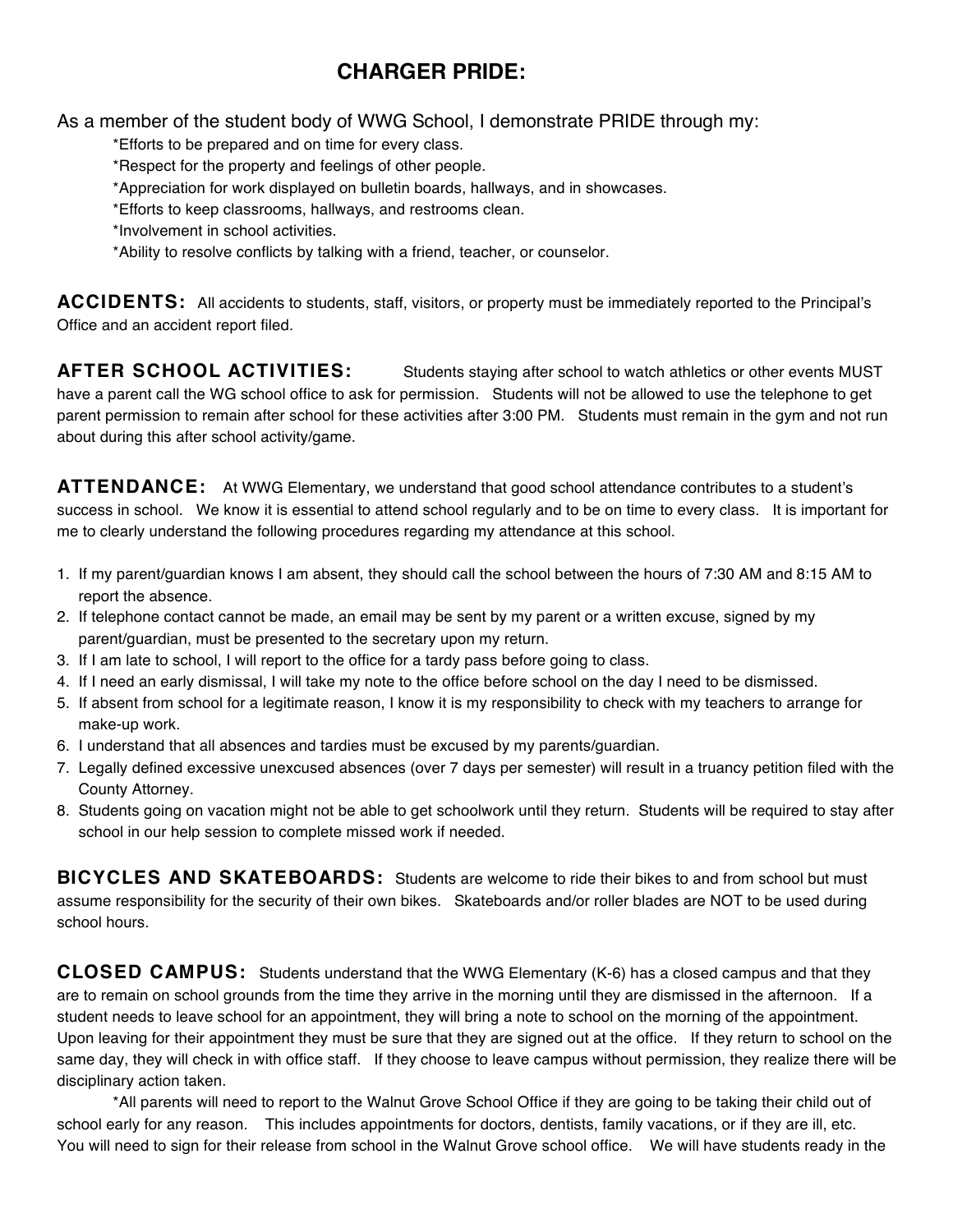office for you if you send a note or call ahead of time. Any student who does not bring a note signed by a parent, explaining who is to pick up your child instead of the parent or guardian, will not be allowed to leave the school with that person. Your understanding in this matter will not only guarantee the safety of your child, but it will also allow us to maintain a safe environment for your child. Our main job is to make sure your child is safe and protected.

#### **Students staying for after school activities are not allowed off campus.**

#### **CONCERNS:**

Any person who has a concern or suggestion regarding the school or its operation should:

- 1. Contact the person directly in charge. If unresolved,
- 2. Contact the Principal. Any concern still unresolved shall then be directed to the Superintendent followed by the Board of Education.

**CONSEQUENCES FOR INAPPROPRIATE BEHAVIOR:** WWG Elementary students should know that the best discipline is self-discipline. We want to establish traditions of courtesy, cooperation, friendliness, and an attitude of respect for people and property.

In the event that I need help with my self-discipline, I will talk with my parents, teachers, or school counselor. I realize that I will receive appropriate consequences for my inappropriate behavior choices. I know that in most cases my parents will be notified. The consequences I receive will depend on the nature and seriousness of the inappropriate behavior, the number of previous misbehaviors, and the school district policy. Students who have not yet developed self discipline and who misbehave during any school related time or activity, as well as, at any time on school property will be assigned consequences according to the severity of the violation and the student's past behavior. Excessive abuse of school rules may result in additional consequences or next level.

*\*Examples* of infractions that may result in in-school suspension are: multiple late arrivals, leaving school grounds without a pass, obscene gestures/language, verbal abuse or disrespect to teachers/students.

*\*Examples* of infractions, which may result in suspension, in-school or out-of-school, depending on the severity of the violation: fighting, harassment, threatening/verbal or physical, vandalism.

*\*Examples* of infractions which may result in police referral: alcohol, tobacco, drugs on premises, physical attack, arson, sexual harassment, weapons, theft, falsifying alarms, and stealing.

**DATA PRIVACY:** Minnesota school, by state law, must collect census information on all students in the district which includes student and parent names, address, telephone, schools attended, grade, transportation information, special program assignments, district testing data, subject marks, attendance, language spoken. Access to this information is limited to the following: parents/legal guardian who presents proper ID, students over 18 with proper ID, staff members of school, other schools upon request/for transfer purposes, other third parties such as employers, social agencies, law enforcement agencies/only with written permission.

*Exceptions:* Directory information (name, address, birth date, attendance, awards, curricular information) is public information and may be released. Contents of cum records usually are destroyed after 5 years of the student's graduation. Permanent files are kept to fill student/employer requests for school related information. The law requires release of student information to noncustodial parents. Special circumstances or concerns should be referred to the Superintendent. All public notices and data privacy must be sent to parents of students, birth through 21, and must be published in languages other than English appropriate to the population.

**ELECTRONIC DEVICES:** Electronic devices are expensive and should be brought to school at your own risk. All electronic devices, cameras, cell/smartphones, and smartwatches, which are brought to school, will be turned off during school hours. Music listened to before and after school must be free of explicit or questionable lyrics. Consequences for bringing music devices/electronics to school with explicit lyrics will result in in-school suspension. Students that are found listening to these devices during class lectures will also receive in-school suspension.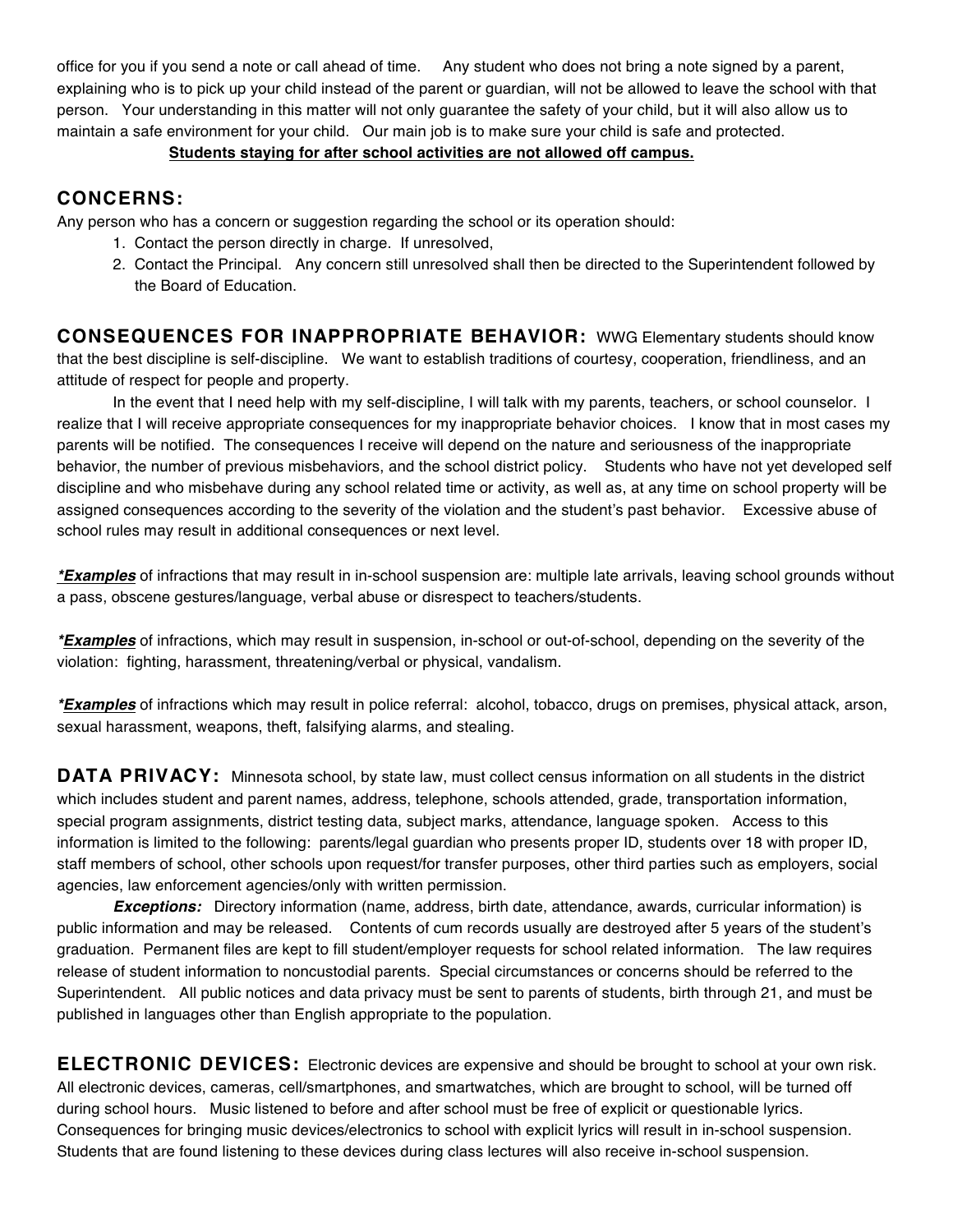**EMERGENCY PROCEDURES:** A comprehensive emergency plan for the school has been established to provide safety for the occupants in case of a sudden emergency such as: fire, tornado, explosion, etc. Faculty members will display this information in a prominent place in their classroom. All staff members have been instructed as to their duties in case of a sudden emergency. Emergency drills are conducted throughout the year.

**HAZING:** Hazing activities of any type are inconsistent with the educational goals of the school district and are prohibited at all times. "Hazing" means committing an act against a student, or coercing a student into committing an act that creates a substantial risk of harm to a person in order for the student to be initiated into or affiliated with a student organization, or for any other purposes. Examples might include but are not limited to: whipping, beating, extreme exposures to harm that creates mental or physical risk to health or safety, substance abuse, or violation of any state or federal laws.

**HEALTH AND MEDICATION:** Each child entering school for the first time is required to present a statement from their doctor regarding the student's completion of required immunizations such as the MMR, DPT, Polio, and HIB, etc.

1. Children should remain at home when they show signs of illness such as nausea, vomiting, or fever. Colds or upper respiratory infections should be watched with particular care since almost any communicable disease may begin with a cough or cold symptom. Children should not attend school during the acute stages of a common cold and **should remain home for 24 hours after a fever subsides or from the last time your child has vomited.**

2. A child with a skin infection, such a impetigo or ring worm, or an eye infection should receive medical treatment and have written permission from the doctor for readmission to school.

3. Various screening and programs are conducted throughout the year, such as, hearing and vision, scoliosis, and human development to 4th, 5th, and 6th grade.

**Prescription and nonprescription medication: No medications are given without written permission from both the doctor and parents.** The administration of prescription medications in the school setting will require the written permission of the parent and physician. Administration of nonprescription medications such as Tylenol and cough syrup will require the written permission from the parent and authorization by the school nurse. Cough drops may be selfadministered by a student, but must first get permission from the office. **All medication will be kept in the school office.**

**HOMEWORK:** Parents requesting their student's make-up homework will need to call the school before 9:00 AM on the day they wish to get the homework. This request goes in the daily announcements, which in most cases gives our teachers time enough to get homework ready for the student. Homework requested after 9:00 AM will be ready the following day at 3:00 PM. Students who have missed school may request extra time for help from their classroom teacher or paraprofessional to get caught up on their schoolwork.

**IN-SCHOOL SUSPENSIONS** will be served immediately unless otherwise directed by the Principal. A student who is serving in-school suspension will not be allowed to attend class field trips, plays, or any other school activity during that school day, or after school.

**LICE:** The Westbrook Walnut Grove School District has a no nits/head lice policy. We will work with parents in a proactive way to make sure confidentiality is kept, as well as, making sure proper steps are taken to keep it from spreading to other students. The Principal has the authority to check any student at any time during the school day throughout the school year. Parents who refuse to allow the Principal to check their child for head lice/nits will be required to have their child checked by a doctor. They will then need a slip to be readmitted back into school. Students will either need to be checked by the Principal or see a doctor every day to show that they continue to stay free of head lice/nits. Refusal to allow the Principal to check their student for head lice will mean that the parents will be notified to pick their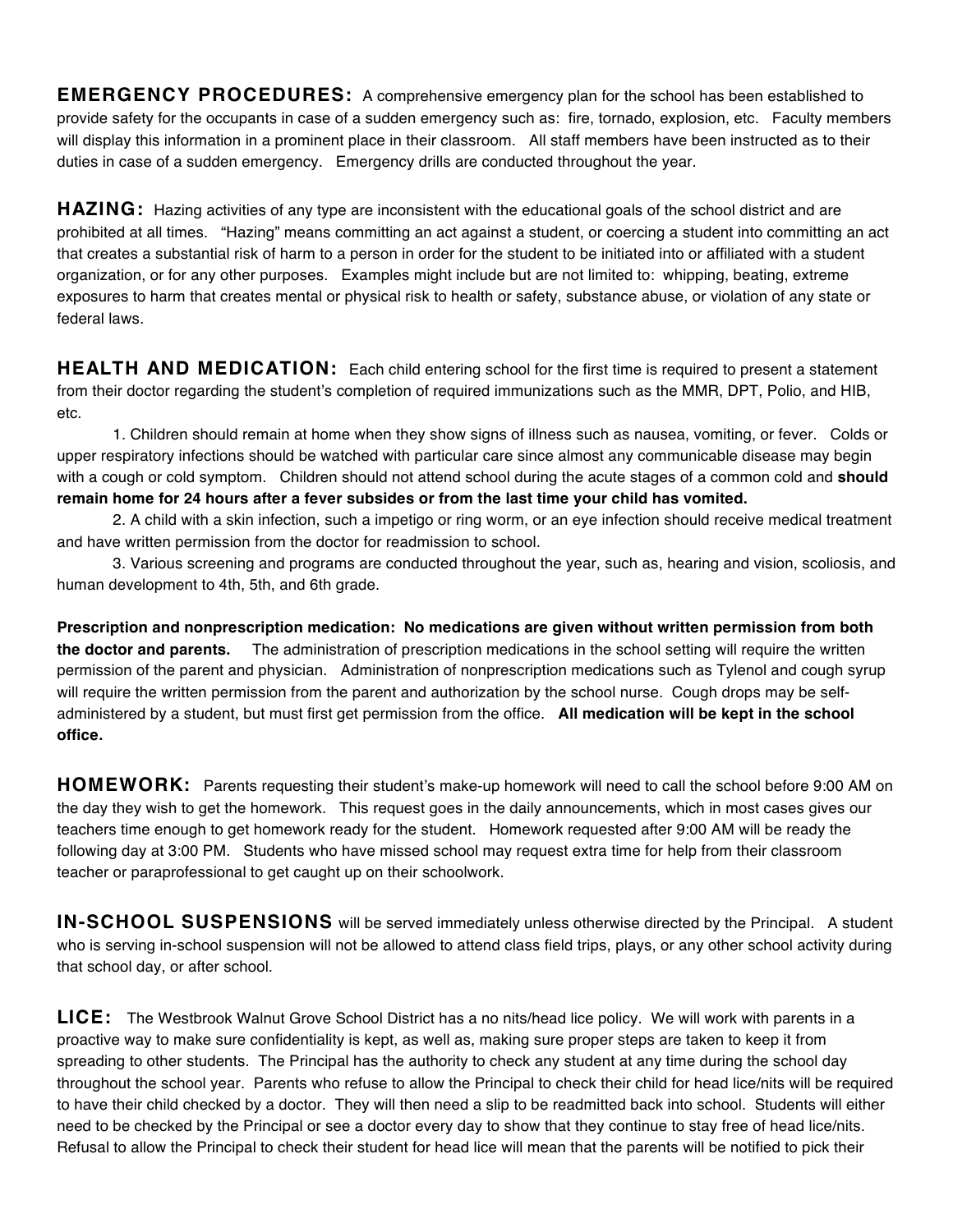child up from school. Upon returning to school, students will be checked by the Principal every day for signs of nits/lice until the Principal feels proper steps have been taken to not spread it.

LOCKERS: All students are assigned a hall locker or personal space for books, coats, and other belongings. Because I expect my locker to be treated with respect, I will respect the lockers of others. I need to remember:

- 1. Lockers are provided for students to use but they remain the property of the school, which retains the right to inspect/search the lockers at any time.
- 2. Lockers are the responsibility of the student to whom they are assigned. Students should not write on, place stickers on, or scratch words onto them.
- 3. Locker combinations are to be kept secret, except that the office must have a duplicate key or combination for an emergency. Locks for lockers are encouraged.
- 4. Students are not to post pictures inside lockers that relate to alcohol, tobacco, drugs, or sex.
- 5. Students are encouraged to carry texts for at least 2 class periods and avoid returning to their locker after each class.
- 6. There should be no food or pop in lockers.

**LUNCH:** Because I have pride in my school, I know that my eating habits reflect on me and affect other people. While in the cafeteria: \*I will wait courteously in line.

- \*I will keep all food/beverages in the cafeteria.
- \*I will take responsibility for cleaning off my table and floor area.
- \*I will use proper table manners and will not intentionally spill or throw food.

I am proud of my school and our clean campus. Because I appreciate clean hallways and classrooms, I will be responsible for cleaning up after myself and make appropriate use of trashcans and drinking fountains.

#### **GUM, CANDY, AND POP ARE NOT PERMITTED DURING SCHOOL HOURS EXCEPT THROUGH TEACHER PERMISSION.**

**NONDISCRIMINATION:** It is the policy of the Westbrook Walnut Grove School to comply with federal and state law prohibiting discrimination. The essence of the law is that no person protected by such law shall, on the grounds of race, color, national origin, creed, religion, sex, marital status, status with regard to public assistance, age, or disability be excluded form participation in, be denied the benefits of, or be other wise subjected to discrimination under any educational program or activity operated by the district for which it receives federal financial assistance. Inquiries regarding compliance or grievance procedures for alleged discriminatory acts on the part of any district employee may be directed to the Human Relations Officer and/or Principal.

#### **Nondiscrimination Statement**

This explains what to do if you believe you have been treated unfairly:

In accordance with federal law and U.S. Department of Agriculture policy, this institution is prohibited from discriminating on the basis of race, color, national origin, sex, age, or disability. To file a complaint of discrimination, write USDA, Director, Office of Adjudication, 1400 Independence Avenue, SW, Washington, D.C. 20250-9410 or call toll free (866) 632-9992 (Voice). Individuals who are hearing impaired or have speech disabilities may contact USDA through the Federal Relay Service at (800) 877-8339; or (800) 845-6136 (Spanish). USDA is an equal opportunity provider and employer.

**OPEN DISPLAYS OF AFFECTION:** At WWG Elementary School students are encouraged to be friendly and respect one another. However, open displays of affection such as holding hands, kissing, etc. will not be permitted.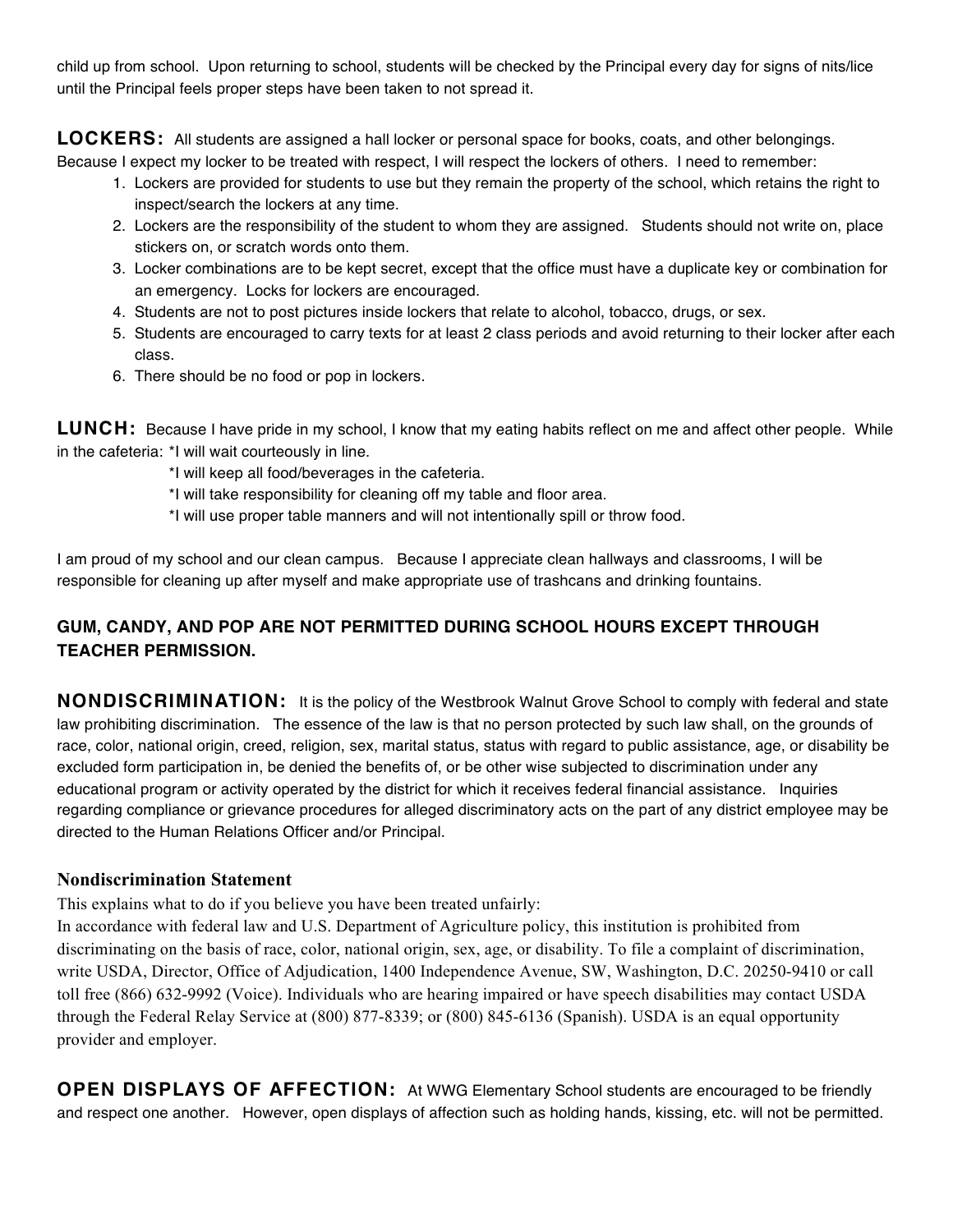**PHYSICAL EDUCATION:** Separate tennis shoes should be worn during Physical Education class. A note from a doctor must be presented to the Principal's office if a student cannot participate in Phy Ed class. Valuables should not be kept in lockers unless they are locked.

**PLAGIARIZING/CHEATING:** Any student(s) who are caught cheating, copying other student's work, letting other students copy their home work, or any plagiarizing from books or the Internet will face consequences decided by the teacher or Principal.

**PLANNING BOOKS/ASSIGNMENT BOOKS:** At the beginning of the school year 4<sup>th</sup>, 5<sup>th</sup> and 6<sup>th</sup> grade students are encouraged to use a planning book. The purpose of the planning book is to help the student develop organizational skills and to improve the communication between students/parents and teacher/parents as to the student's leaning in school. Time is devoted each day to organizing homework assignments in these books. If this book is lost, it must be replaced at the student's expense.

#### **PUPIL FAIR DISMISSAL ACT:** This Act of 1974 may be viewed in its entirety by contacting the

Superintendent or Principal. Article127.29 GROUNDS FOR DISMISSAL: Subdivision 1. No school shall dismiss any pupil without attempting to provide alternative programs of education prior to dismissal proceedings, except where it appears that the pupil will create an immediate and substantial danger to himself or others or to property. Such programs may include special tutoring, modification of the curriculum for the pupil, placement in a special class, or assistance from other agencies. Subdivision 2. A pupil may be dismissed on the following grounds:

- A. Willful violation of any reasonable school board regulation. Such regulation must be clear and definite to provide notice to pupils that they must conform their conduct to its requirements.
- B. Willful conduct which materially and substantially disrupts the rights of others to an education.
- C. Willful conduct which endangers the pupil or other pupils or the property of the school.

**SCHOOL BUSES:** I understand that riding the bus is a privilege, not a right, and that I need to act maturely on all school transportation vehicles. If I use inappropriate behavior, I know that my riding privileges may be denied. To promote student safety, I realize that video devices may be used on school transportation vehicles while being bused from home to school, school to home, and during any curricular and extracurricular activities.

A written parental permission note **MUST** be presented to the office in the morning to receive a bus pass to get off at a different bus stop or to ride another bus than usual.

Bus Rules: 1. Follow all directions of the driver.

- 2. Sit in your seat facing forward.
- 3. Talk quietly and use appropriate language.
- 4. Keep all parts of your body inside the bus.
- 5. Keep all body parts and your belongings to yourself.
- 6. No fighting, harassment, intimidation, or horseplay.
- 7. Do not throw any objects on or from the bus.
- 8. No illegal substances, such as tobacco or drugs.
- 9. No dangerous objects on the bus.

10. Pop, candy, etc. on the bus will be at the discretion of the bus driver.

#### PLEASE HELP TO KEEP YOUR BUS CLEAN!!!

Consequences for misconduct will apply to all regular, late, and extracurricular buses. Decisions regarding a student's privilege to ride any bus will be at the sole discretion of the School District. Parents/guardians will be notified of any suspension of bus privileges. Infractions will result in:

1st offense -- warning / or suspension from the bus

2nd offense -- 5-day suspension from bus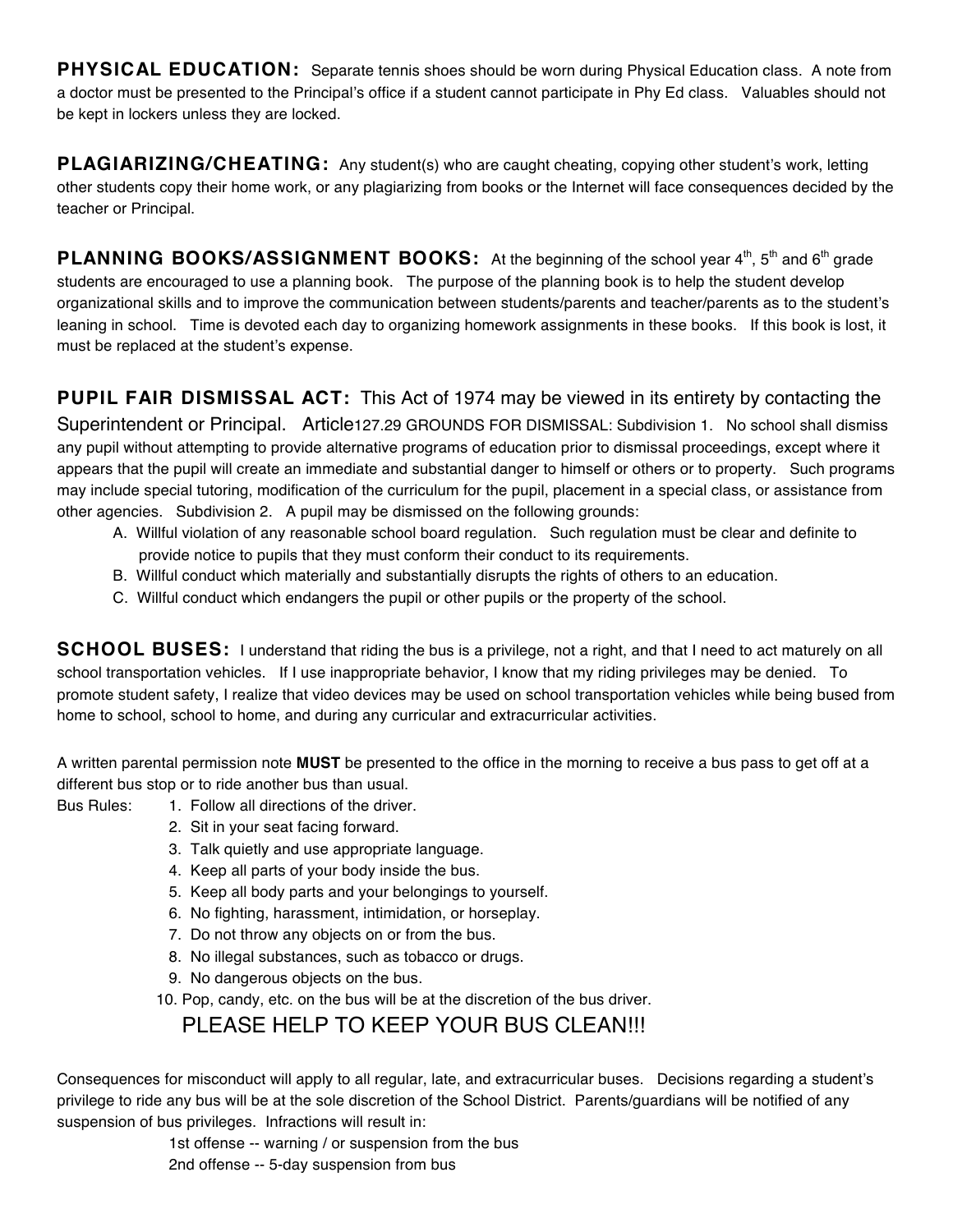3rd offense -- 10-day suspension from bus 4th offense -- 20-day suspension from bus 5th offense -- suspended bus riding privilege for remainder of the school year.

Based on the severity of a student's misconduct, more serious consequences, such as suspension or expulsion from school, may also result from school bus incidents.

**SCHOOL CLOSING ANNOUNCEMENTS:** The Westbrook Walnut Grove School District has an instant alert system in place for school announcements, weather related announcements, and emergencies. Families are included in the alert system upon registration. Notice of WWG School closings, late starts, early dismissals, and other school emergencies are also broadcast over: KMHL/Marshall (AM 1400) KWOA/Worthington (FM 95.1) KDOM/Windom (94.3) KJOE/Slayton (106.1 FM)

Buses will run on their regular routes -- plowed roads only -- unless a prior announcement has been given regarding emergency / snow bus routes. If necessary, the buses will return children to the school to spend the night. Parents will be notified if this happens.

**SCHOOL DRESS:** I understand that I need to wear appropriate clothing in school. I will not wear clothing that displays drugs, alcohol, or sexual innuendoes. I know that I will be asked to change my clothing if it is too tight, too revealing, or otherwise inappropriate. I also understand that I will not be allowed to wear baggy pants, chains, and other items that may be considered gang related or a potential weapon. Hats may be worn to school, but must be immediately removed as you enter the building.

*WINTER WEATHER CLOTHING* will be needed as winter weather sets in. All Elementary students will be required to wear a winter coat, stocking hat, gloves/mittens, snow pants, and snow boots. An email / note from the office will be sent home when fall moves into the winter season and we need to put this rule into effect. All high school students will be required to wear a winter coat, stocking hat, and gloves/mittens when using our bus transportation system. We know temps throughout the winter rise and fall. We require all students to bring these items with even if the temperature moves above 32 degrees. If not needed at the time, students can keep these items in their backpacks. All WWG students will need to follow this board approved rule due to the fact we want to make sure all students are properly dressed in warm winter clothing for their own safety. Students who do not have the proper winter clothing on will not be allowed to ride the school bus.

We ask that all WWG Elementary and High School students come to school dressed in their winter gear if they ride the school bus to school. Once students step on the school bus, we feel their safety becomes our responsibility. Winter weather and road conditions can easily put a bus in the ditch during a route or shuttle and we want our students to be properly dressed incase a bus gets stuck out in the elements. This is especially important because it may take some time to get them to school or back home safely. If any family needs assistance in outfitting your child in the proper winter gear please call either school office. The school has winter clothing that has been donated by local charities and families that have outgrown them. All winter clothing is either new or gently used.

**SEXUAL HARASSMENT AND SEXUAL VIOLENCE:** The school district will act to investigate all complaints, either formal or informal, verbal, or written, of sexual harassment or violence and to discipline any student or employee who sexually harasses or is sexually violent to a student or employee of this school district. Sexual harassment consists of unwelcome sexual advances, requests for sexual favors, sexually motivated physical conduct or other communications of sexual nature when:

- 1. Submission to or rejection of that conduct or communication is made a term or condition, either explicitly or implicitly, or obtaining or retaining employment or education; or
- 2. Submission to or rejection of that conduct or communication by an individual is used as a factor in decisions affecting that individual's employment or education; or
- 3. That conduct or communication has the purpose or effect of substantially or unreasonably interfering with an individual's employment or education, or creating an intimidating, hostile, or offensive employment or educational environment.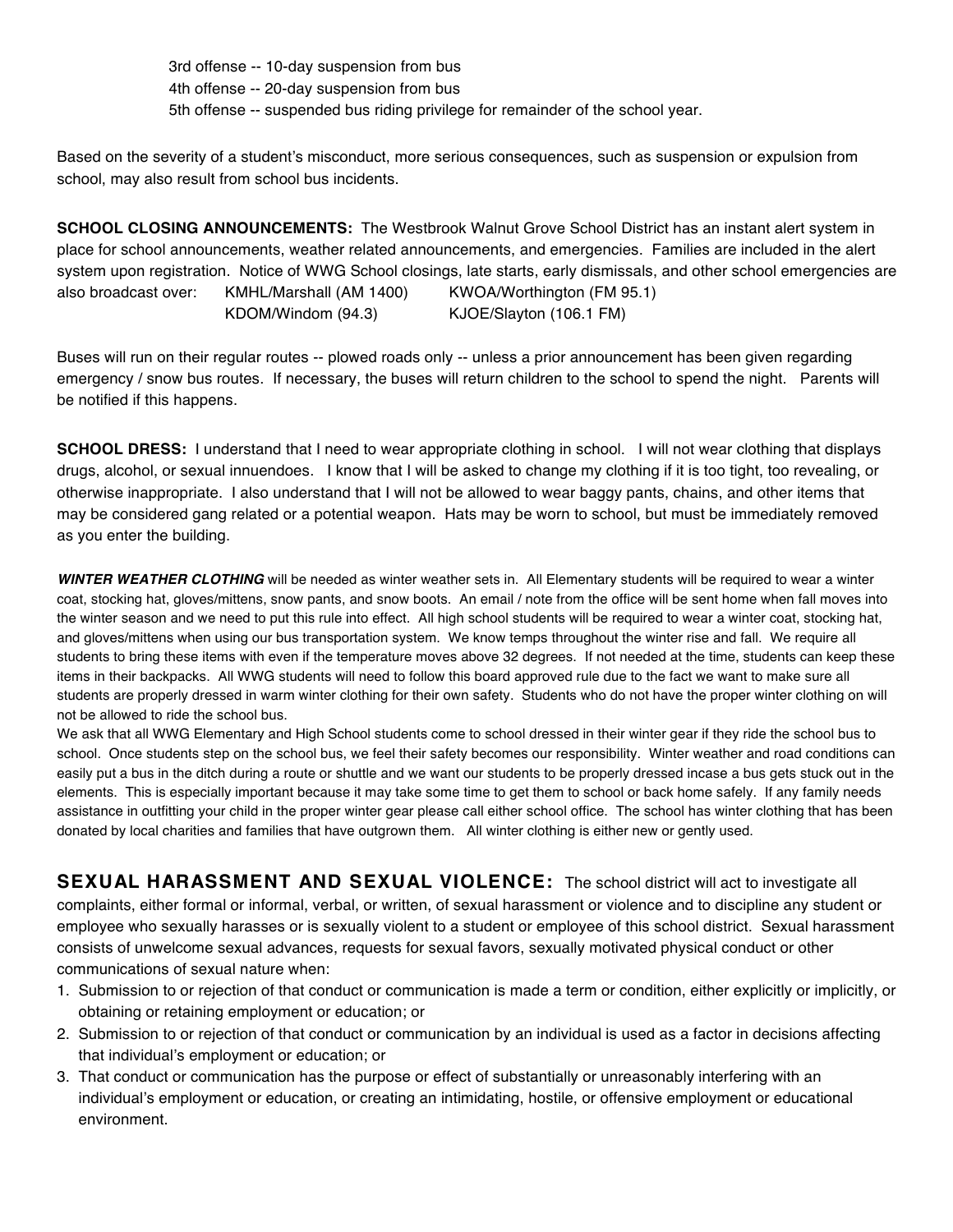#### **Any sexual harassment as defined when perpetrated on any students or employee by any student or employee will be treated as sexual harassment under this policy:**

- 1. Verbal harassment or abuse.
- 2. Subtle pressure for sexual activity.
- 3. Inappropriate patting or pinching.
- 4. Intentional brushing against a student's or an employee's body.
- 5. Demanding sexual favors accompanied by implied or overt threats concerning an individual's employment or educational status.
- 6. Demanding sexual favors accompanied by implied or overt promises of preferential treatment with regard to an individual's employment or educational status.
- 7. Any sexually motivated unwelcome touching.
- 8. Sexual violence, which is a physical act of aggressions that includes a sexual act or sexual purpose.

Any person who believes he or she has been the victim of sexual harassment or sexual violence by a student or an employee of the school district, or any third person with knowledge or belief of conduct, which may constitute sexual harassment or sexual violence, should report the alleged act or acts immediately to the Principal's Office. The school district encourages the reporting party or complainant to use the report form available from the Principal.

**SIGNS, POSTERS, HANDOUTS:** All signs, posters, and other notices on school property shall first be approved by the Principal for posting or handing out.

**SMOKING/DRUGS/ALCOHOL:** Because the school district is concerned about my health, I realize that I cannot smoke or be in possession of tobacco on or near school grounds. I also cannot be under the influence of, use, possess, give, sell, or exchange any drugs or alcohol. I understand that I will be suspended and law-enforcement authorities will be involved if I violate this policy.

**SNOWBALLS:** Snowballs and snowball throwing on school property are a danger to others and will not be allowed. The Principal will deal with punishment.

**SPECIAL ASSISTANCE:** Special programs and assistance are in place to offer additional services to students experiencing academic, social, behavioral, or physical difficulties. Various school teams meet regularly to promote student achievement and student well being.

**The Federal and MN State Special Education program** is derived from P.L. 94-142 and 94.159 to assist students with specific learning and/or physical challenges.

**The Federal Title I program** is available for students experiencing difficulties in the areas of reading and/or math. **The 504 Program** is an assistive program designed to meet specific needs of students who do not qualify for special education services, yet may be experiencing academic, social, behavioral, or physical difficulties.

In addition, the Principal, school psychologist, counselor, and nurse are available to facilitate students in other school or personal matters.

**SPORTSMANSHIP:** Sportsmanship is everyone's responsibility. The community, teachers, coaches, students, parents, and directors must demonstrate sportsmanship values. Athletic and fine arts competitions, where fairness and equity depend on playing by the rules and respecting all people, are opportunities for adults to teach and for young people to learn about sportsmanship. All spectators and competitors should demonstrate good sportsmanship by encouragement to their team, avoiding criticism of game officials, and refusing to mimic temperamental, vulgar, uncaring poor-sport behavior.

- 1. Be courteous to visiting teams, officials, and other spectators. Do not boo, heckle, or throw things.
- 2. Play hard and to the limit of one's ability. Do not give up, quarrel, cheat, bet, or grandstand.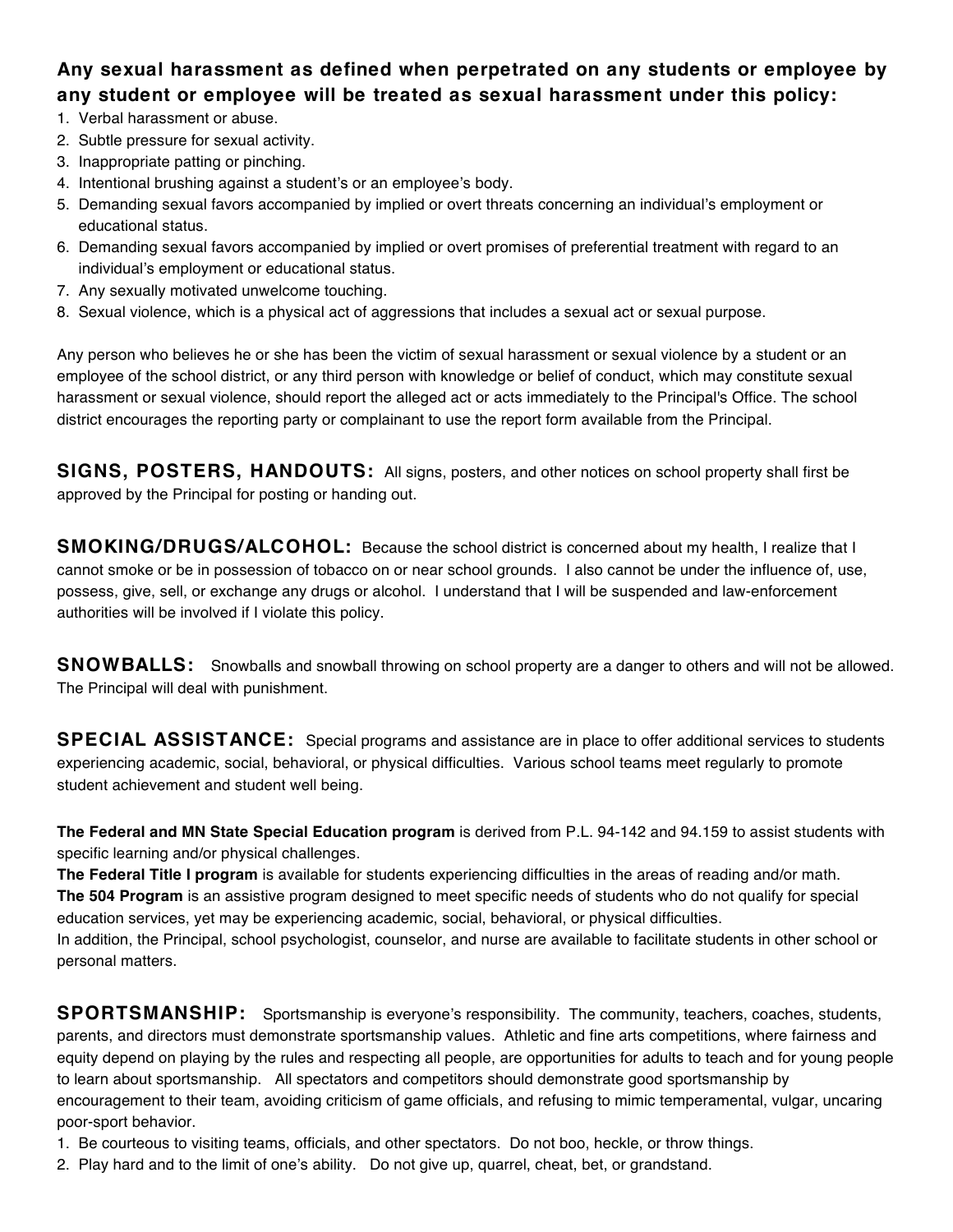- 3. Be modest in victory and gracious in defeat.
- 4. Understand and observe the rules of the game and the rules of eligibility.
- 5. Respect the integrity and judgment of the officials.
- 6. Respect the facilities of host schools.
- 7. Support the team through wins and losses, taking into account the age, skill, and experience of team members.
- 8. Remember, above all, this is a learning experience.

**STUDENT BEHAVIOR:** At WWG Elementary School, every effort is made to be certain that students are safe and have a positive and constructive learning environment where they can grow and mature as individuals. Westbrook Walnut Grove Elementary does not allow students to pick on other students, call others names, or put others down. If others mistreat you, please let someone know right away.

The following behaviors do not promote a safe environment and will not be tolerated.

- 1. Fighting, physical assaults.
- 2. Disruptive conduct, insubordination, willful disobedience.
- 3. Vandalism, damage or destruction of school property.
- 4. Harassment: verbal, sexual, racial, or physical.
- 5. Illegal narcotics, alcohol, tobacco, and/or drugs.
- 6. Profanity or obscene language/gestures.
- 7. Gang related activities, clothing, symbol, or paraphernalia.
- 8. Cheating on any schoolwork.

**STUDENT SEARCHES:** If the Principal or a staff member has reason to believe that an illegal act or violation of school rules has been or is about to be committed, he/she is authorized to search the student and his/her property or any school district property used by the student and seize any item that is specifically prohibited by law or school regulation. General search of school properties, including but not limited to lockers or desks, may occur at any time and items belonging to the school may be seized. All items seized shall be given to the proper authorities or returned to the rightful owner.

**TARDIES:** All students are required to be in class before the class begins. On the third tardy, within any given four week period, students will be referred to the Principal for appropriate consequence to make up for the time missed as a result of their tardies. Students should be organized so that it is not necessary to go to their lockers after every class period.

**CELL PHONE / TELEPHONE USE:** Students need to always use the office phone to call parents. Students should not use cell phones during school hours. Any type of cellphone or electronic devises that students can use to call, email, or text during school should be turned off when entering school and left off during the school day. Some teachers may ask that they remain in lockers during the school day, while other teachers may be comfortable with them left in a student's pocket. Each student will need to follow their homeroom teacher's requests.

**TEXTBOOKS:** Textbooks are provided for all students. Textbooks checked out to each student must be returned in the same or similar condition as when they were checked out. If books are damaged or lost, a replacement fee will be charged. In general, a typical hardcover book costs \$100.00. Fines will be assessed according to extent of damage at the end of the year.

**VALUABLES:** Occasionally students need to bring money or other valuables that would create a hardship if lost. On such occasions students should be encouraged to check these valuables into the Principal's office for safekeeping for the day.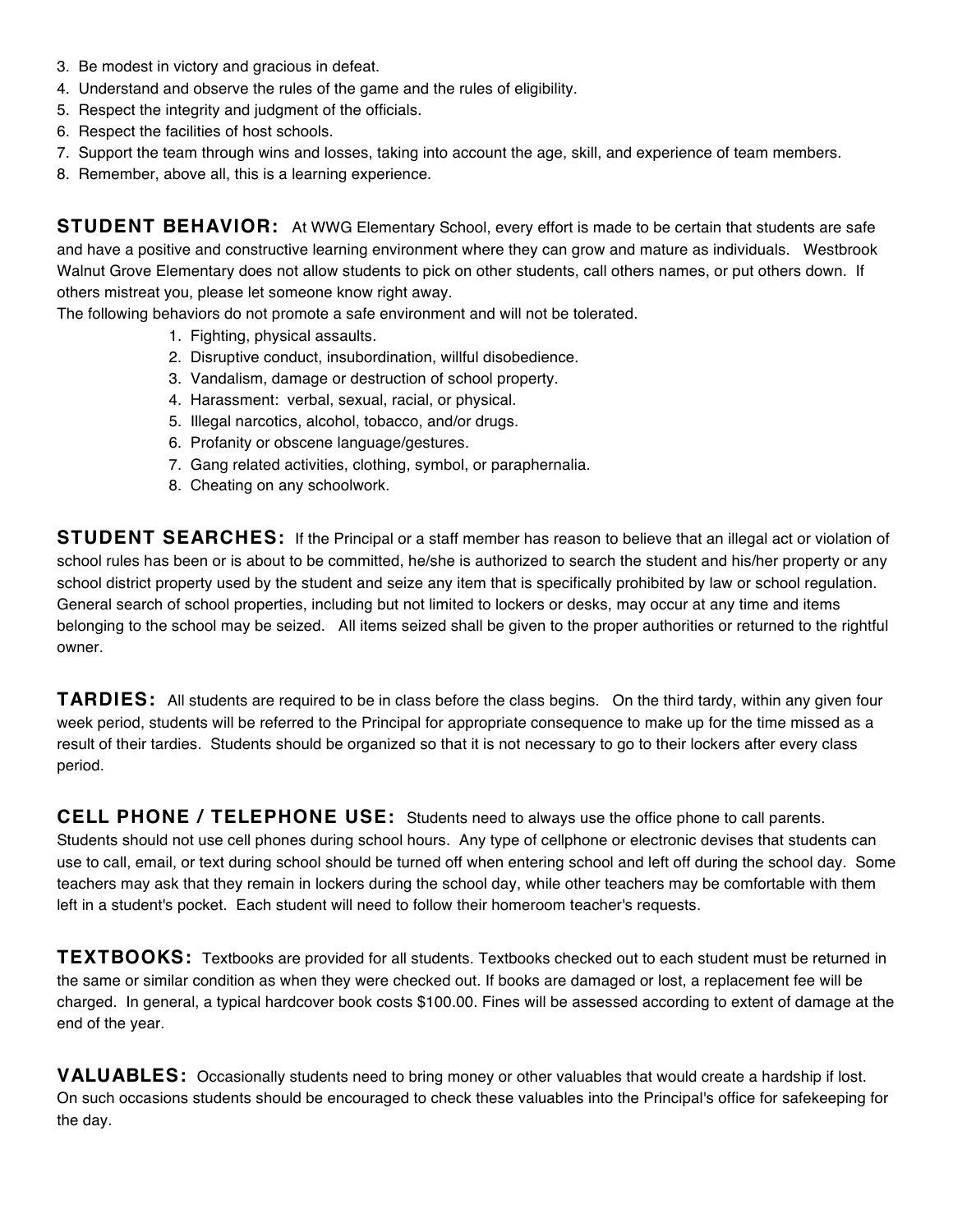**VISITORS:** In order to maintain safety for our students, it is the school district policy that all visitors must first report to the Principal's office. Although student visitors are welcome, this causes obvious distraction and disruption to the normal and essential classroom-learning environment; therefore, it is the schools policy to individually review all requests for classroom visitations prior to a visit by any adult or child. Requests for visitation shall be presented to the Principal at lease 24 hours prior to the planned visit and approval or denial of any request shall be in consultation with the classroom teacher and shall depend on the scheduled classroom activities and length of visitation requested.

**VIOLENCE:** It is a WWG school policy to maintain a safe learning and working environment that is free from threats or harmful influence from any person who would choose to exhibit or promote violence or disruptive behaviors while on school grounds, buses, or any school sponsored activity. It shall be a violation of this Violence Protection and Weapons policy for any pupil, staff member, or other persons to posses any firearm (real or facsimile), or other dangerous weapons when in the school building, on school owned grounds, or on any school related activity. Immediate referral to the local law enforcement agency of any person who brings a firearm (real or facsimile), or other dangerous weapon to the school shall be the practice of the WWG school district. The school district shall act immediately to investigate all acts or complains of violence, either formal or informal, and take appropriate disciplinary action against any pupil, staff member, or any person found to have violated this policy. The Superintendent has the authority on a case-by-case basis to expel any student who violates this policy for a minimum of 365 days. Persons other than students violating this policy shall be referred to law enforcement agencies and may be subject to a felony charge, which could at a minimum include imprisonment for up to 2 years and/or a fine of up to \$5,000.00. Exceptions to this policy include: licensed peace officers, firearm safety personnel conducting courses, and any other person(s) conducting official school business possessing written permission of the Principal or Superintendent.

**WITHDRAWAL OR TRANSFER:** The procedure for withdrawal or transfer to another school is:

- 1. School Principal informed by parent/guardian.
- 2. Completed appropriate forms from Principal's office.
- 3. Check out with teachers, all books and materials returned, and all outstanding bills paid.

#### *\*\*ADDITIONAL INFORMATION REGARDING STATE TESTING\*\**

### **MAN** DEPARTMENT

#### Parent/Guardian Guide and Refusal for Student Participation in Statewide Testing

This information will help parents/guardians make informed decisions that benefit their children, schools, and communities. 

Why does participation matter? A statewide assessment is just one measure of your student's achievement, but your student's participation is important to understand how effectively the education at your student's school is aligned to the academic standards.

- In Minnesota's implementation of the federal Every Student Succeeds Act, a student not participating in the statewide assessments will not receive an individual score and for the purpose of school and district accountability calculations, including opportunities for support and recognition, will not be considered "proficient."
- Students who receive a college-ready score on the high school MCA are not required to take a remedial, noncredit course at a Minnesota State college or university in the corresponding subject area, potentially saving the student time and money.
- Educators and policy makers use information from assessments to make decisions about resources and support provided.
- Parents and the general public use assessment information to compare schools and make decisions about where to purchase a home or to enroll their children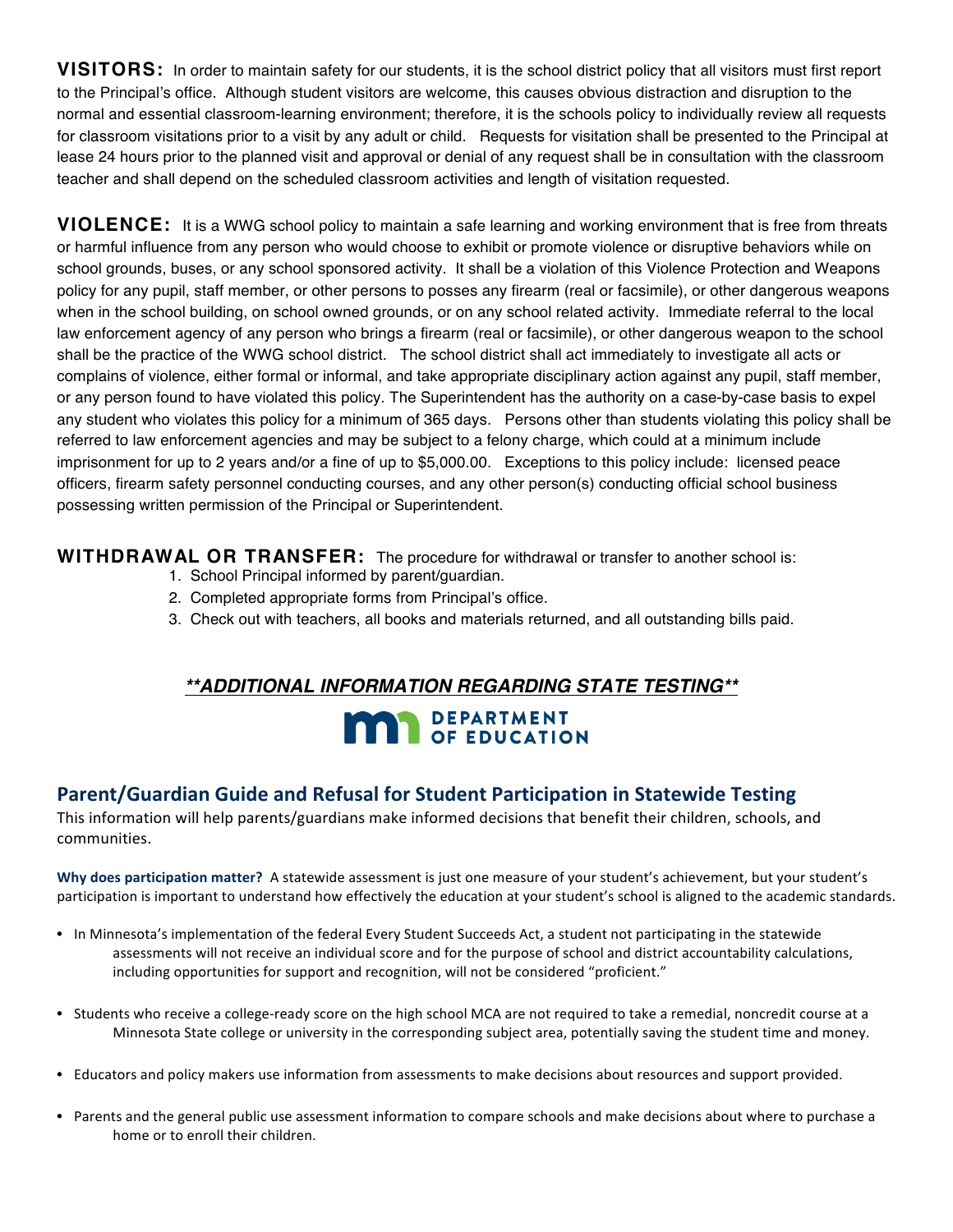- School performance results that are publicly released and used by families and communities, are negatively impacted if students do not participate in assessments.
- English learners not taking ACCESS or Alternate ACCESS for ELLs will not receive a score to meet English learner program exiting criteria. Academic Standards and Assessments What are academic standards? The Minnesota K-12 Academic Standards are the statewide expectations for student academic achievement. They identify the knowledge and skills that all students must achieve in a content area and are organized by grade level. School districts determine how students will meet the standards by developing courses and curriculum aligned to the academic standards. What is the relationship between academic statewide assessments and the academic standards? The statewide assessments in mathematics, reading, and science are used to measure whether students, and their school and district, are meeting the academic standards. Statewide assessments are one measure of how well students are doing on the content that is part of their daily instruction. It is also a measure of how well schools and districts are doing in aligning their curriculum and teaching the standards.

Why statewide testing? Minnesota values its educational system and the professionalism of its educators. Minnesota educators created the academic standards, which are rigorous and prepare our students for career and college.

The statewide assessments are how we as a state measure that curriculum and daily instruction in our schools are being aligned to the academics standards, ensuring all students are being provided an equitable education. Statewide assessment results are just one tool to monitor that we are providing our students with the education that will ensure a strong workforce and knowledgeable citizens. 

| <b>Minnesota Comprehensive Assessments (MCA) and</b><br><b>Minnesota Test of Academic Skills (MTAS)</b>                              | <b>ACCESS and Alternate ACCESS for English Learners</b>                                            |
|--------------------------------------------------------------------------------------------------------------------------------------|----------------------------------------------------------------------------------------------------|
| BasedontheMinnesotaAcademicStandards; given                                                                                          | Based on the WIDA English Language Development Standards.                                          |
| annually in grades 3–8 and high school in<br>reading and mathematics; given annually in<br>grades 5, 8, and high school for science. | Given annually to English learners in grades K-12 in reading, writing,<br>listening, and speaking. |
| Majority of students take the MCA.                                                                                                   | Majority of English learners take ACCESS for ELLs.                                                 |
| MTAS is an option for students with the most                                                                                         | Alternate ACCESS for ELLs is an option for English learners                                        |
| significant cognitive disabilities.                                                                                                  | with the most significant cognitive disabilities.                                                  |

When do students take the assessments? Each school sets their testing schedule within the state testing window. Contact your student's school for information on specific testing days.

• The MCA and MTAS testing window begins in March and ends in May.

• The ACCESS and Alternate ACCESS for ELLs testing window begins at the end of January and ends in March.

When do I receive my student's results? How much time is spent on testing? Each summer, individual student reports are sent to school districts and are provided to families no later than fall conferences. The reports can be used to see your child's progress and help guide future instruction. Statewide assessments are taken one time each year; the majority of students test online. On average, the amount of time spent taking statewide assessments is **less than 1 percent of instructional time** in a school year. The assessments are not timed and students can continue working as long as they need.

Why does it seem like my student is taking more tests? The statewide-required tests are limited to those outlined in this document. Many districts make local decisions to administer additional tests that the state does not require. Contact your district for more information. 

Why are these assessments effective? Minnesota believes that in order to effectively measure what students are learning, testing needs to be more than answering multiple-choice questions.